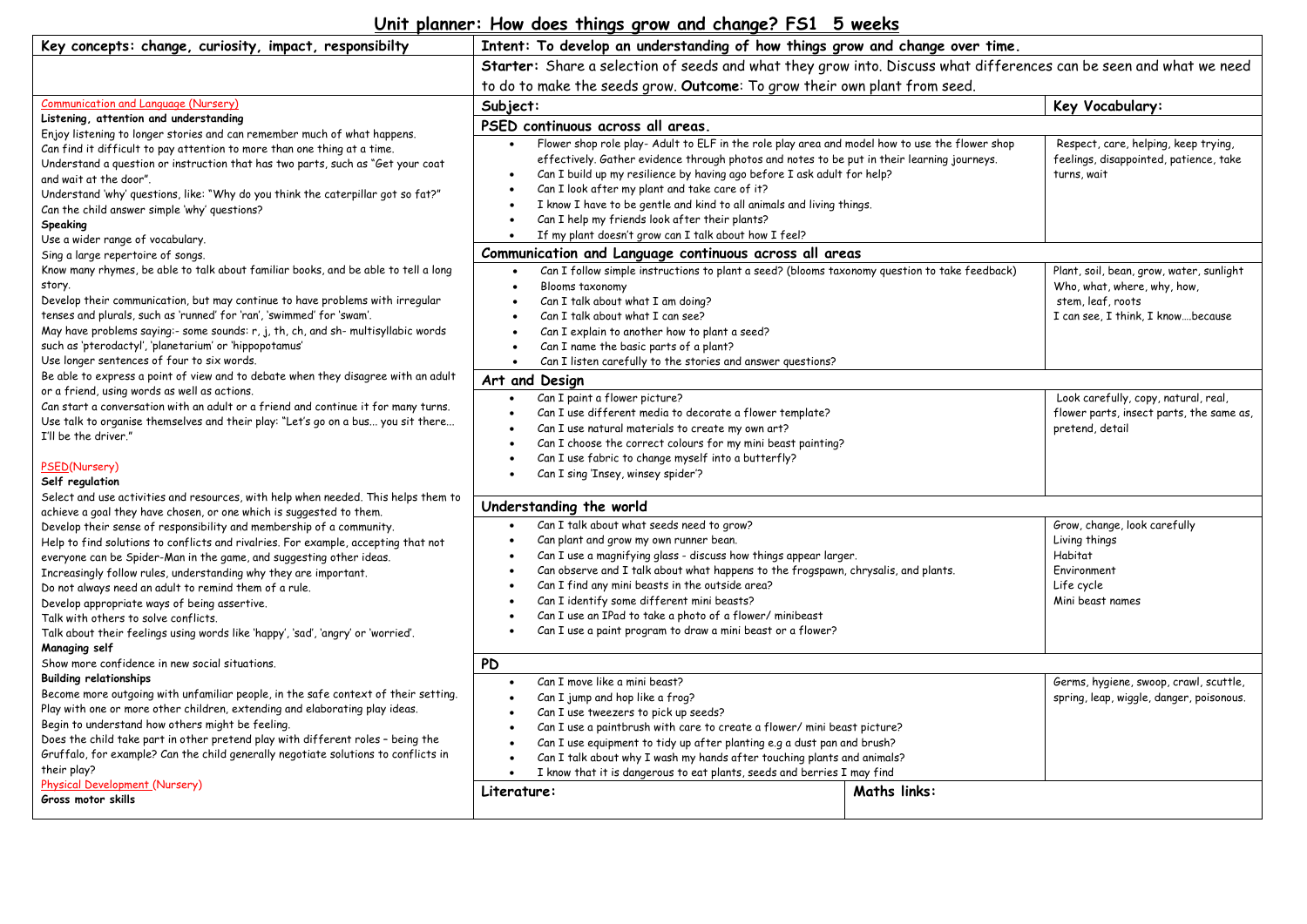| Continue to develop their movement, balancing, riding (scooters, trikes and bikes)<br>and ball skills.<br>The crunching munching caterpillar<br>Counting petals on a flower<br>Go up steps and stairs, or climb up apparatus, using alternate feet.<br>Non fiction books<br>Counting legs on a minibeast<br>$\bullet$<br>$\bullet$<br>Skip, hop, stand on one leg and hold a pose for a game like musical statues.<br>Recognising shapes in plants |  |
|----------------------------------------------------------------------------------------------------------------------------------------------------------------------------------------------------------------------------------------------------------------------------------------------------------------------------------------------------------------------------------------------------------------------------------------------------|--|
|                                                                                                                                                                                                                                                                                                                                                                                                                                                    |  |
|                                                                                                                                                                                                                                                                                                                                                                                                                                                    |  |
|                                                                                                                                                                                                                                                                                                                                                                                                                                                    |  |
| Use large-muscle movements to wave flags and streamers, paint and make marks.<br>Size vocabulary when comparing plants                                                                                                                                                                                                                                                                                                                             |  |
| Start taking part in some group activities which they make up for themselves, or in<br>Joining shapes to make a flower/ butterfly                                                                                                                                                                                                                                                                                                                  |  |
| Using mathematical vocabulary when filling plant pots<br>teams.                                                                                                                                                                                                                                                                                                                                                                                    |  |
| Are increasingly able to use and remember sequences and patterns of movements<br>Enrichment:                                                                                                                                                                                                                                                                                                                                                       |  |
| which are related to music and rhythm.                                                                                                                                                                                                                                                                                                                                                                                                             |  |
| Trips: Visitor; Anna to visit and talk about her allotment, share photos and produce?<br>Match their developing physical skills to tasks and activities in the setting. For                                                                                                                                                                                                                                                                        |  |
| School environment: Visit to the allotment area.<br>example, they decide whether to crawl, walk or run across a plank, depending on its                                                                                                                                                                                                                                                                                                            |  |
| length and width.                                                                                                                                                                                                                                                                                                                                                                                                                                  |  |
| Choose the right resources to carry out their own plan. For example, choosing a                                                                                                                                                                                                                                                                                                                                                                    |  |
| spade to enlarge a small hole they dug with a trowel.                                                                                                                                                                                                                                                                                                                                                                                              |  |
| Collaborate with others to manage large items, such as moving a long plank safely,                                                                                                                                                                                                                                                                                                                                                                 |  |
| carrying large hollow blocks.                                                                                                                                                                                                                                                                                                                                                                                                                      |  |
| Fine motor skills                                                                                                                                                                                                                                                                                                                                                                                                                                  |  |
| Use one-handed tools and equipment, for example, making snips in paper with                                                                                                                                                                                                                                                                                                                                                                        |  |
| scissors.                                                                                                                                                                                                                                                                                                                                                                                                                                          |  |
| Use a comfortable grip with good control when holding pens and pencils.                                                                                                                                                                                                                                                                                                                                                                            |  |
| Start to eat independently and learning how to use a knife and fork.                                                                                                                                                                                                                                                                                                                                                                               |  |
| Show a preference for a dominant hand.                                                                                                                                                                                                                                                                                                                                                                                                             |  |
| Be increasingly independent as they get dressed and undressed, for example,                                                                                                                                                                                                                                                                                                                                                                        |  |
| putting coats on and doing up zips.                                                                                                                                                                                                                                                                                                                                                                                                                |  |
| Be increasingly independent in meeting their own care needs, e.g. brushing teeth,                                                                                                                                                                                                                                                                                                                                                                  |  |
| using the toilet, washing and drying their hands thoroughly.                                                                                                                                                                                                                                                                                                                                                                                       |  |
| Make healthy choices about food, drink, activity and toothbrushing.                                                                                                                                                                                                                                                                                                                                                                                |  |
|                                                                                                                                                                                                                                                                                                                                                                                                                                                    |  |
| Understanding the World (Nursery)                                                                                                                                                                                                                                                                                                                                                                                                                  |  |
| Past and Present                                                                                                                                                                                                                                                                                                                                                                                                                                   |  |
| Begin to make sense of their own life-story and family's history.                                                                                                                                                                                                                                                                                                                                                                                  |  |
| People, culture and Communities                                                                                                                                                                                                                                                                                                                                                                                                                    |  |
| Show interest in different occupations.                                                                                                                                                                                                                                                                                                                                                                                                            |  |
| Explore how things work.                                                                                                                                                                                                                                                                                                                                                                                                                           |  |
| Continue to develop positive attitudes about the differences between people.                                                                                                                                                                                                                                                                                                                                                                       |  |
| Know that there are different countries in the world and talk about the                                                                                                                                                                                                                                                                                                                                                                            |  |
| differences they have experienced or seen in photos.                                                                                                                                                                                                                                                                                                                                                                                               |  |
| The Natural World                                                                                                                                                                                                                                                                                                                                                                                                                                  |  |
| Use all their senses in hands-on exploration of natural materials.                                                                                                                                                                                                                                                                                                                                                                                 |  |
| Explore collections of materials with similar and/or different properties.                                                                                                                                                                                                                                                                                                                                                                         |  |
| Talk about what they see, using a wide vocabulary.<br>Plant seeds and care for growing plants.                                                                                                                                                                                                                                                                                                                                                     |  |
| Understand the key features of the life cycle of a plant and an animal.                                                                                                                                                                                                                                                                                                                                                                            |  |
| Begin to understand the need to respect and care for the natural environment and                                                                                                                                                                                                                                                                                                                                                                   |  |
| all living things.                                                                                                                                                                                                                                                                                                                                                                                                                                 |  |
| Explore and talk about different forces they can feel.                                                                                                                                                                                                                                                                                                                                                                                             |  |
| Talk about the differences between materials and changes they notice.                                                                                                                                                                                                                                                                                                                                                                              |  |
| Expressive Art and Design (Nursery)                                                                                                                                                                                                                                                                                                                                                                                                                |  |
| Creating with materials                                                                                                                                                                                                                                                                                                                                                                                                                            |  |
| Explore different materials freely, in order to develop their ideas about how to                                                                                                                                                                                                                                                                                                                                                                   |  |
| use them and what to make.                                                                                                                                                                                                                                                                                                                                                                                                                         |  |
| Develop their own ideas and then decide which materials to use to express them.                                                                                                                                                                                                                                                                                                                                                                    |  |
| Join different materials and explore different textures.                                                                                                                                                                                                                                                                                                                                                                                           |  |
| Create closed shapes with continuous lines, and begin to use these shapes to                                                                                                                                                                                                                                                                                                                                                                       |  |
| represent objects.                                                                                                                                                                                                                                                                                                                                                                                                                                 |  |
| Draw with increasing complexity and detail, such as representing a face with a                                                                                                                                                                                                                                                                                                                                                                     |  |
| circle and including details.                                                                                                                                                                                                                                                                                                                                                                                                                      |  |
| Use drawing to represent ideas like movement or loud noises.                                                                                                                                                                                                                                                                                                                                                                                       |  |